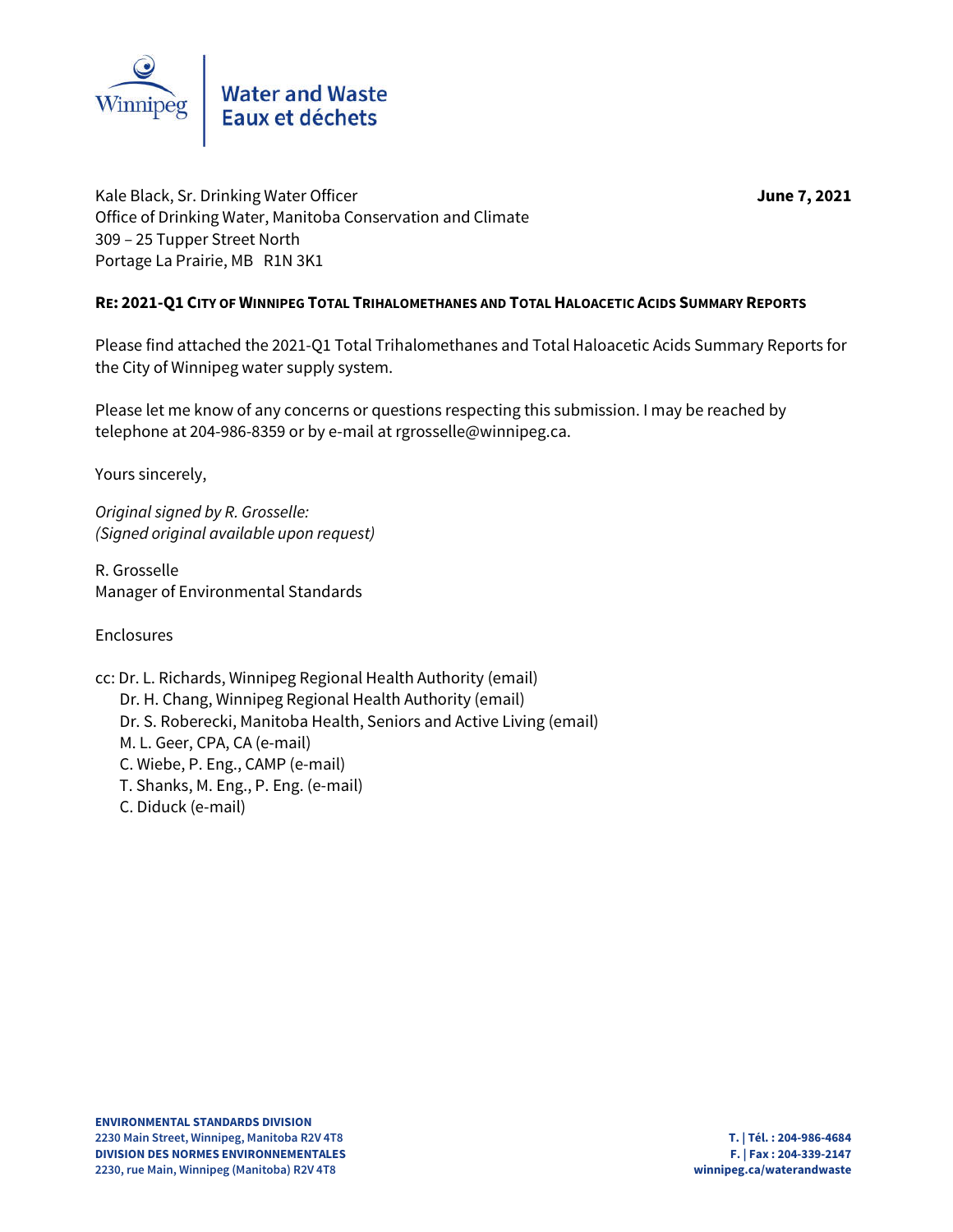

## **Environmental Standards Division**

## **Total Trihalomethanes Summary Report**

#### **Reporting Period: Quarter 1 2021**

#### **License: PWS-09-412-02**

|                             | DISTRIBUTION SYSTEM THM RESULTS (ug/L) |              |       |       |              |       |
|-----------------------------|----------------------------------------|--------------|-------|-------|--------------|-------|
| <b>SAMPLE DATE</b>          | $WC-12$                                | <b>WC-06</b> | NW-05 | NE-09 | <b>SE-07</b> | SW-08 |
| Monday, May 11, 2020        | 38.1                                   | 45.2         | 40.9  | 36.9  | 35.7         | 39.5  |
| Monday, August 10, 2020     | 78.9                                   | 60.9         | 59.3  | 61.7  | 60.3         | 63.2  |
| Monday, November 16, 2020   | 26.8                                   | 29.9         | 29.8  | 28.6  | 29.4         | 33.8  |
| Monday, February 22, 2021   | 41.1                                   | 40.8         | 36.6  | 40.5  | 38.4         | 40.4  |
| <b>IRUNNING AVERAGE THM</b> | 46.2                                   | 44.2         | 41.7  | 41.9  | 41.0         | 44.2  |

#### **COMMENTS:**

#### Methodology

Modified from EPA Method 5021A, "Volatile Organic Compounds in Various Sample Matrices Using Equilibrium Headspace Analysis", Revision 2, July 2014 and EPA Method 8260B, "Volatile Organic Compounds by Gas Chromatography/Mass Spectrometry (GC/MS)", Revision 3, August 2006.

| Compiled by:   | H.Demchenko   |
|----------------|---------------|
| Approved by:   | C. Diduck     |
| Compiled Date: | March 8, 2021 |